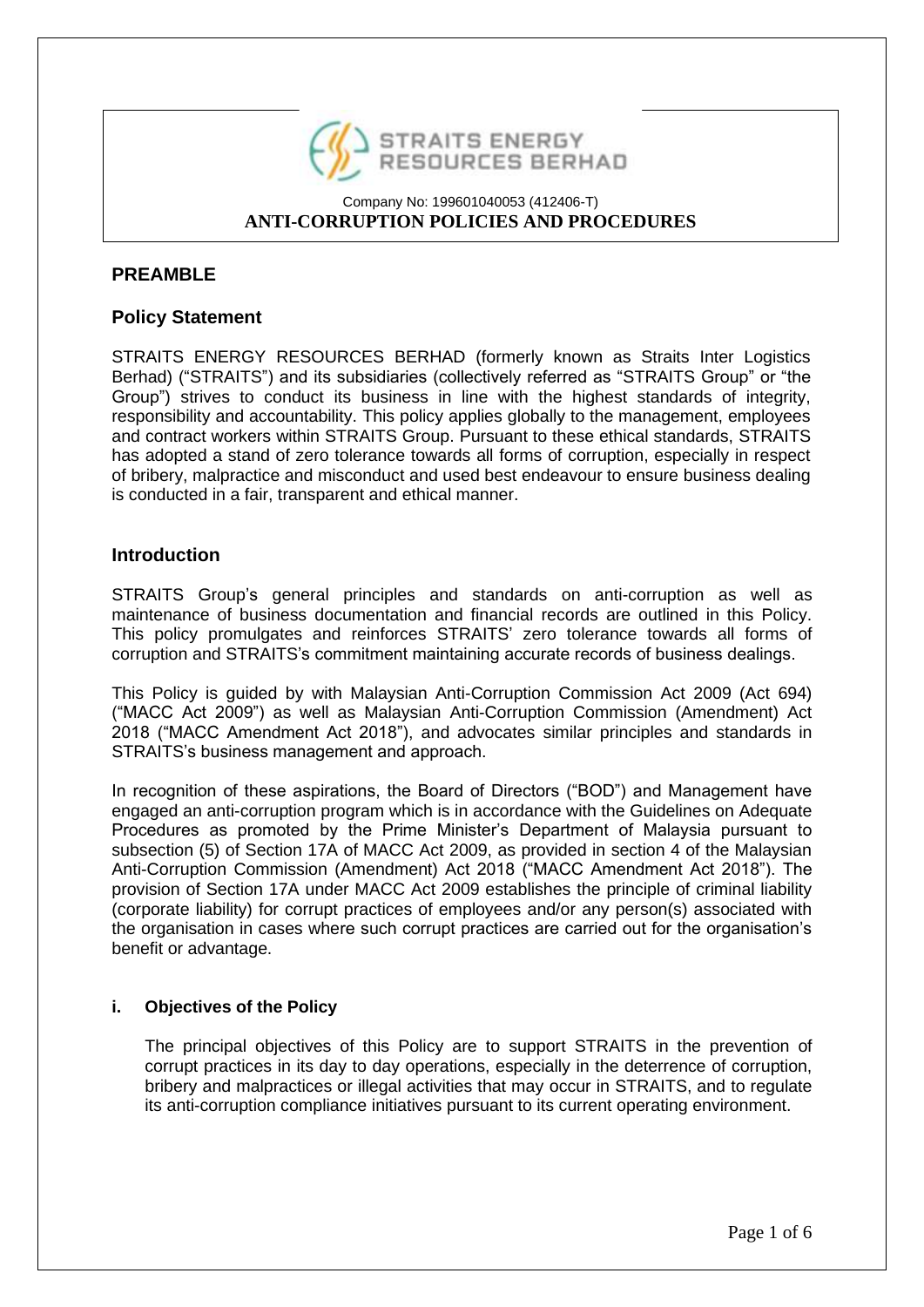

#### **ii. Coverage of the Policy**

This Policy applies to all individuals working with STRAITS at all levels and grades, including senior managers, managers, officers, directors, employees (whether full-time, part-time, contract or temporary), consultants, contractors, trainees, seconded staffs, volunteers interns, agents, sponsors, clients, suppliers, any third party and any other person associated with STRAITS.

### **iii. Compliance with Laws and Regulations**

STRAITS is committed to conduct its business ethically and in compliance with all applicable laws and regulations in the countries where it does business in. Such is to prohibit acts of bribery and corruption, and mandate that STRAITS Group establishes and maintain adequate procedures to prevent bribery and corruption. STRAITS reserves the right to report any actions or activities suspected of being criminal in nature to the relevant authorities.

#### **iv. Infringement of the Policy**

Any infringement of this Policy shall constitute a serious misconduct or offence warranting disciplinary action against the offender. Offender participating in bribery and corruption can be subject to penalties of MACC Act 2009.

# **v. Responsibility of the Policy**

STRAITS embraced the role to ensure that all parties retained by the Group understand that they are responsible for complying with this Policy when dealing with STRAITS, or when acting on behalf of STRAITS. Therefore, every party is responsible for adhering to these standards in their business interactions.

This policy shall serve as a guidance to Management and all employees on addressing issues relating corruption, improper solicitation, bribery and other corrupt practices and activities which may arise in the ordinary course of business. It is the responsibility of every party associated with STRAITS to strictly adhere to STRAITS's policies and standards. In the event where there is any uncertainty for any practice which relate to this Policy, employees must always seek the advice of their immediate supervisor or head of department. If the uncertainty persists, their concerns shall be directed to Human Resource Department or Executive Director for clarification.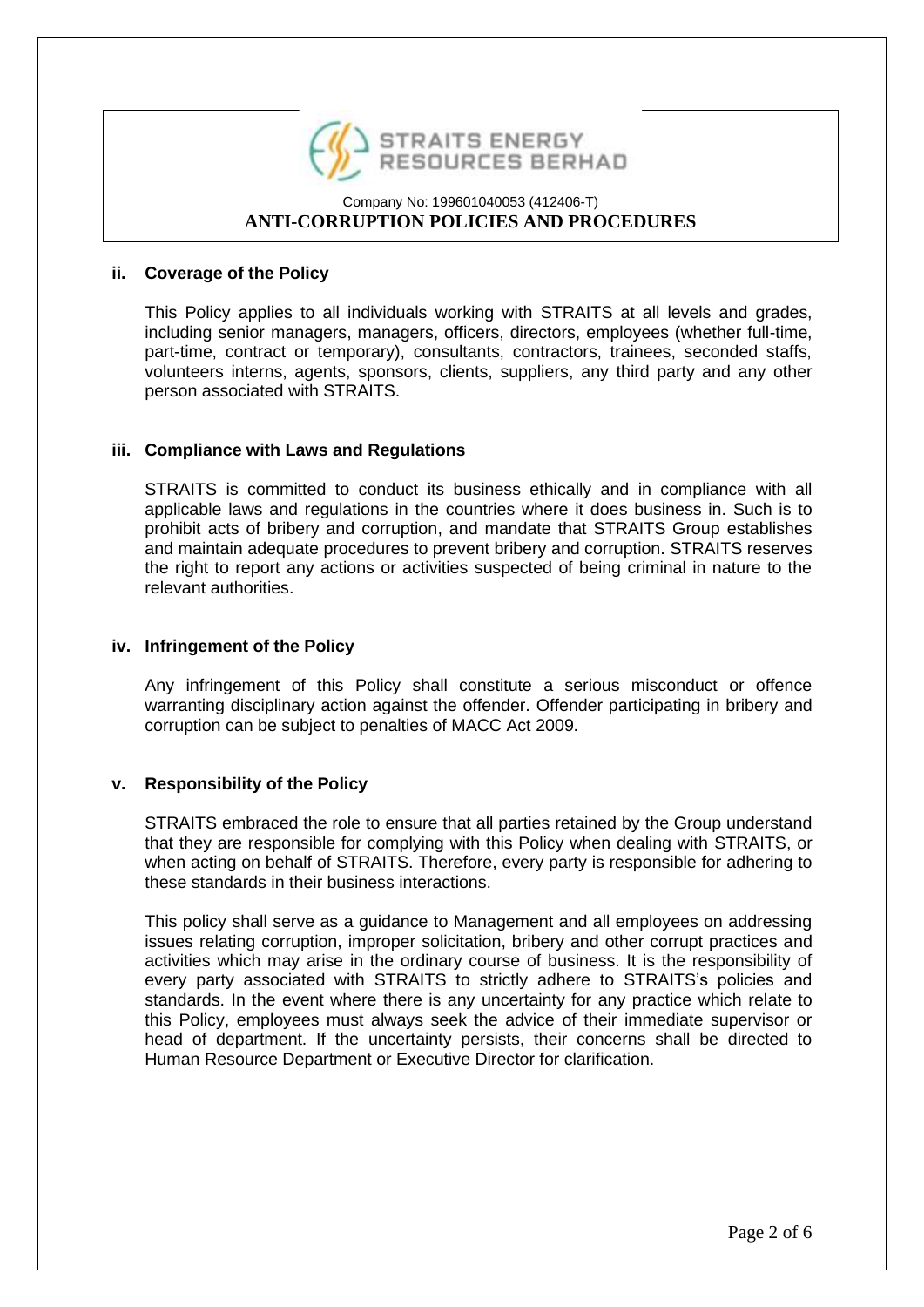

#### **vi. Facilitation Payment**

Facilitation Payment are form of payments made personally to an individual in control of a process or decision to secure or expedite the performance of a routine or administrative duty or function (also known as grease payment). This is seen as a form of corruption.

STRAITS adopts a strict policy of disallowing the use of facilitation payments in its business. Our personnel and associated persons must not directly or indirectly offer, promise or give any form of facilitation payment to any public officials for any purpose. Any request for facilitation payment should be reported immediately to their superior or head of department.

### **vii. Kickbacks**

All employees and directors of STRAITS is prohibited from engaging in kickbacks. A kickback is any payment, not reflected on the face of a business contract, that is required to be made to a government agency, a government official, or a private individual in order to conclude the business agreement.

Where the kickback is being extorted and/or any employee of STRAITS is being coerced to pay and their safety or liberty is under serious threat and they have no alternative but to make the kickback in order to protect their life, limb or liberty, the affected employee must immediately report the matter to the Head of Department ("HOD") or the Human Resource ("HR") Department or the Executive Director ("ED"). In the case of unavailability, please report to the Audit Committee Chairman as soon as possible.

#### **viii. Gifts**

STRAITS has adopted a "No Gift" Policy whereby, subject only to certain narrow exceptions, all employees are prohibited from, directly or indirectly, receiving or providing gifts.

However, STRAITS recognises that the exchange of gift may be a central part of business etiquette in certain cultures. STRAITS also recognises that it is a legitimate way of building business relationships and is a common practice within the business environment to foster good business relationship with stakeholders or clients. Therefore, under such circumstances, all giving and receiving of gifts must get the necessary approval from the relevant HOD and such gifts are to be registered with the HR Department.

Employees should be mindful in giving or receiving gifts as it could be perceived as a way of improperly influencing the decision making of the recipient. Hence, the intention behind gifts should always be considered.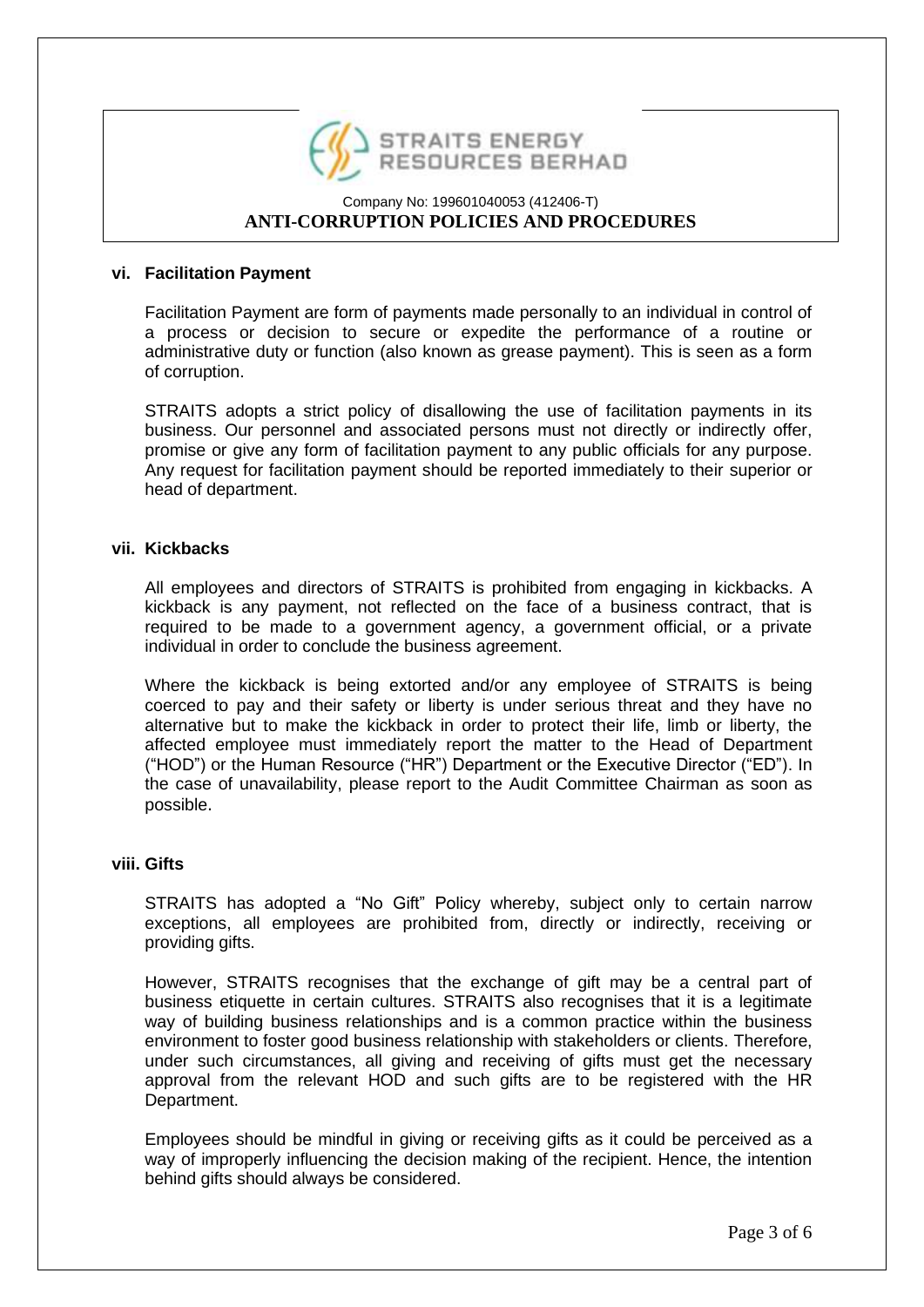

#### **ix. Corporate Hospitality**

Corporate hospitality is generally defined as "corporate events" or "activities" organised by an organisation which involves the entertainment of employees and third parties for the benefit of that organisation. Third parties may include customers, potential customers, contractors, external companies and any other stakeholders with whom a business relationship, whether current, prospective or historical exists.

STRAITS recognises that providing corporate hospitality is a legitimate way to network, promote goodwill and build business relationships for the Group. However, it must not be given or give rise to the perception that it is given to obtain business or advantage of any kind or unduly influence on the outcome of a business decision. Employees must ensure to exercise proper care and good judgement to ensure that the arrangement is legal under applicable laws, made for the right reasons and reasonable in its form and limit.

#### **x. Entertainment**

It is a common practice within the business environment to provide entertainment to foster business relationship. As such, eligible employees are allowed to offer appropriate and proportionate entertainment that is legal and reasonable within the scope of their work as part of business networking as well as a measure of goodwill towards the recipients.

Employees are strictly prohibited from providing or offer to provide entertainment with a view to improperly cause undue influence on any party in exchange for some future benefit or result. Any acts of this nature, whether provided directly or indirectly through an intermediary, may be construed as an act of corruption and contrary to the general values and principles of STRAITS Group.

# **xi. Political Donations**

STRAITS does not take political positions or associate with political movements and does not make any political donations or contributions to any political parties or politically motivated association.

Employees and associated personnel of STRAITS are not restricted to make any personal political donations or contributions in their own personal capacity but to make it clear that their individual political views and actions are personal and not reflective or representative of STRAITS.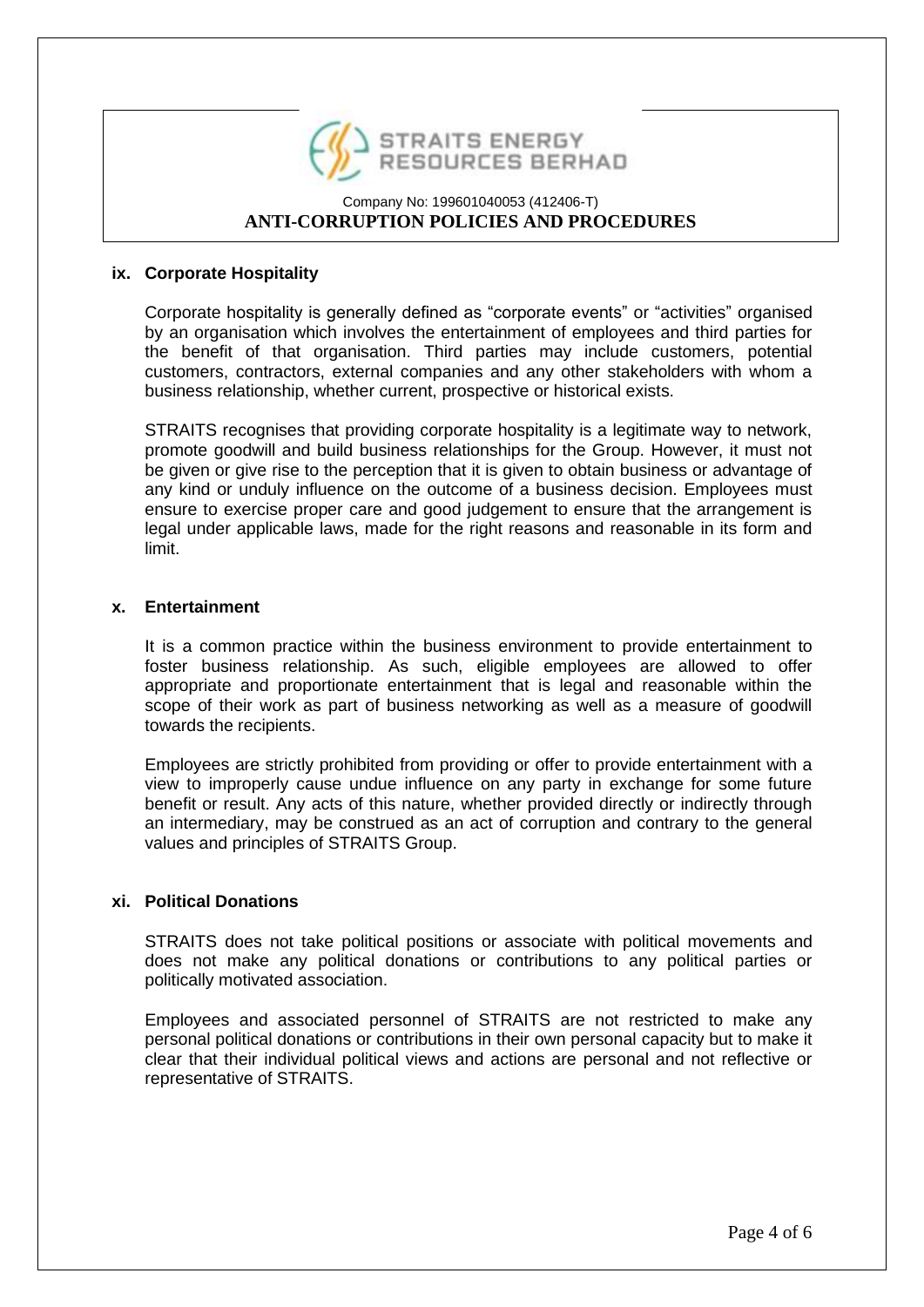

#### **xii. Charitable Contributions**

STRAITS supports the making of contributions to the communities in which it does business and permits reasonable donations to charities.

All contributions/donations must be transparent and can never be used to obtain business or advantage of any kind or unduly influence on the outcome of a business decision or cause others to perceive it as such.

Contributions/donations must not be made to individuals or in cash or be made at the request of a public official as an inducement to or reward for acting improperly.

In accordance with STRAITS's commitment to contribute to the community coupled with its values of integrity and transparency, all donations must comply with the following:

- Donations are made in accordance with all legal requirements;
- All request for donations must require approval from the Board of Directors;
- Donations are not made to secure any improper business or other advantage:
- Donations are accurately stated in the company's accounting books and records; and
- Not to be used as a mean to cover or as conduit for undue payment or bribery.

#### **xiii. Conflicts of Interest**

Conflicts of interest arise in situations where there is a personal interest that might be considered to interfere with that person's objectivity when performing duties or exercising judgement on behalf of STRAITS. Employees and associated personnel of STRAITS are responsible to avoid or deal appropriately with situations in which personal interest could conflict with the obligations at STRAITS.

#### **xiv. Regular Monitoring and Review**

Regular review shall be conducted to monitor, review, improve and assess performance, efficiency and effectiveness of the adequate procedures in place in STRAITS. Such review may be conducted internally or by an external party. The results of any review, risk assessment, review of controls and performance shall be reported to the Audit Committee on a periodic basis.